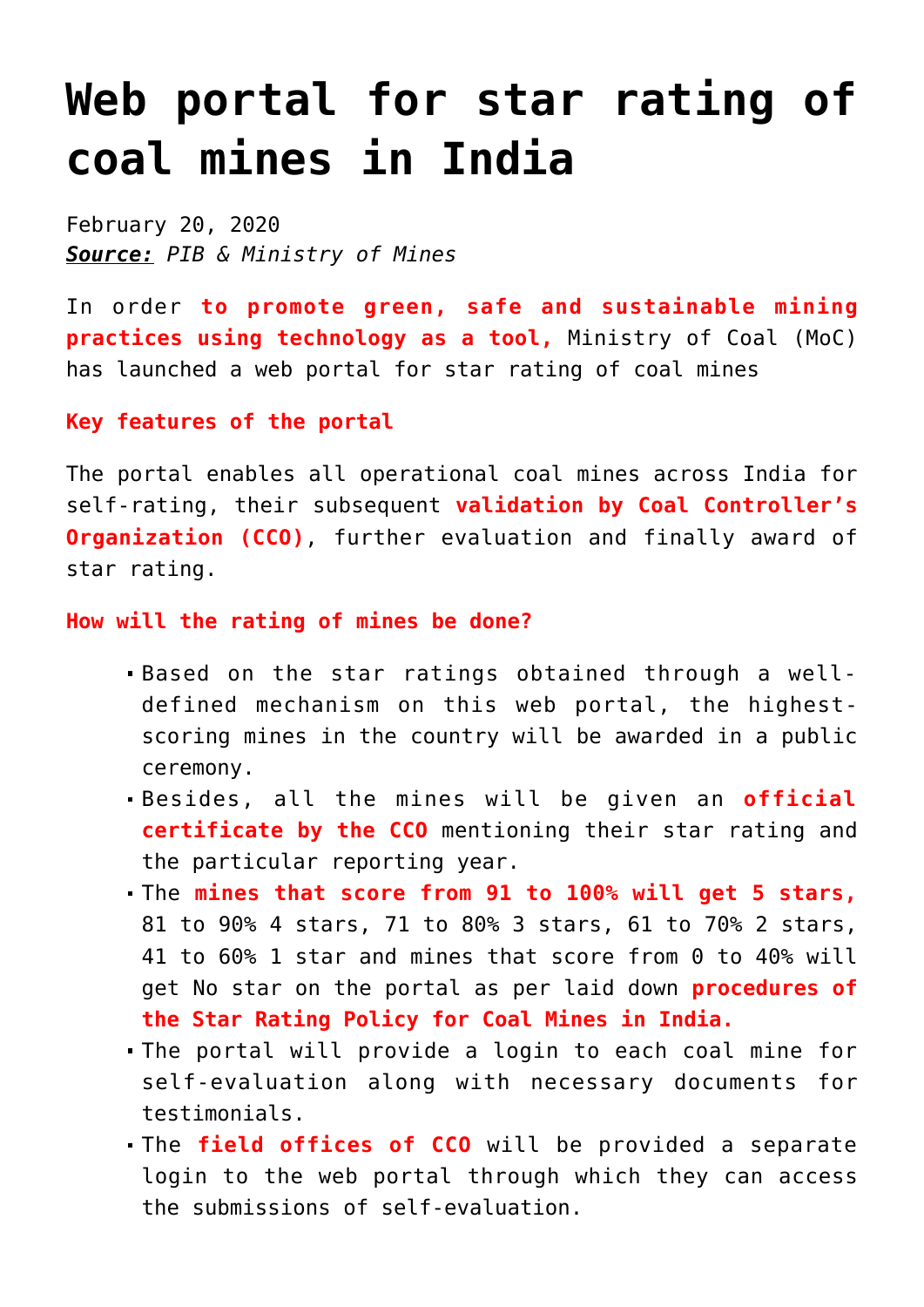**A validation committee constituted through CCO** will put the final remarks based on the laid down policy and finally, the star rating will be recorded on the portal.

## **Star rating policy of Ministry of Mines**

The Ministry of Coal last year had formulated a Star Rating Policy for Coal Mines in India. **This policy envisages 50 evaluation parameters in Opencast Mines and 47 in Underground Mines** as star rating criteria under **seven broad modules namely** –

- Mining Operations Related Parameters
- Environment-related parameters
- Adoption of Technologies:
	- Best Mining Practices
	- Economic performance
	- Rehabilitation & Resettlement related parameters
	- Worker-related Compliance and Safety and securityrelated parameters.

## **Star rating by Indian Bureau of Mines**

The 'Star Rating' system has been instituted by the Ministry of Mines through Indian Bureau of Mines (IBM), in which ratings will be awarded to the mining leases for their efforts and initiatives taken for implementation of the Sustainable Development Framework (SDF) IBM would give rating of one to five stars to the mines, Under this system, a provisional 'Star Rating' would be awarded on self-certification basis of the evaluation template, filed by the lessee, which will be validated by IBM and final rating will be awarded accordingly. **The Star Rating assessment validations template for category A and Category B mines will be filed by all leaseholders who operate Mining for Major Minerals.**

**About Indian Bureau of Mines**